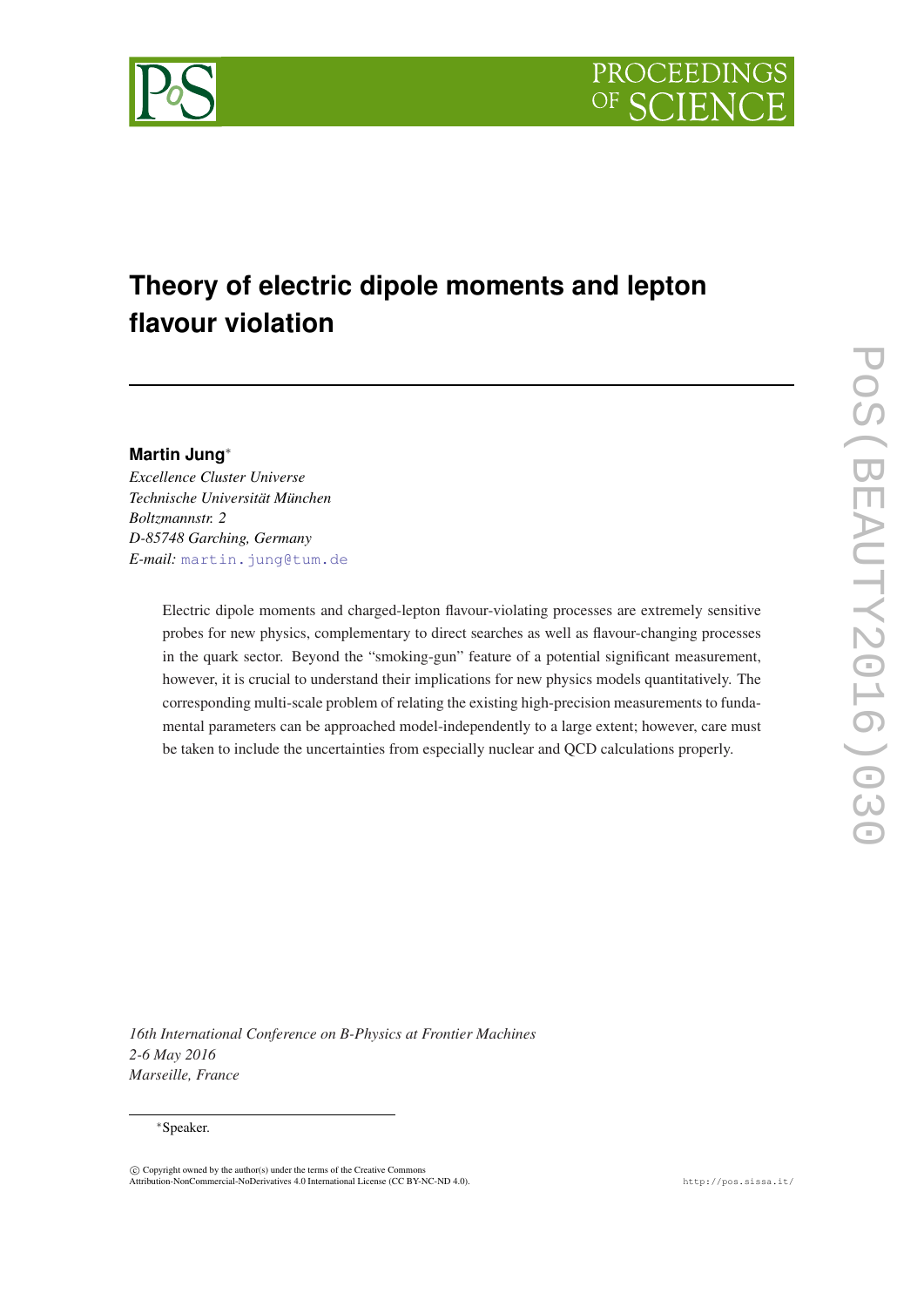## 1. Introduction

Electric dipole moments (EDMs) and charged-lepton flavour-violating (cLFV) processes provide competitive means to search for new physics (NP), complementary to strategies like direct searches at hadron colliders, but also to other indirect searches like the flavour-changing processes investigated at the flavour factories. The exceptional sensitivity is due to the combination of experimental precision with a tiny Standard Model (SM) background. The smallness of the latter is related to the very specific connection between flavour and CP violation in the SM, $<sup>1</sup>$  embodied by</sup> the Kobayashi-Maskawa mechanism [[1](#page-6-0)], which is very effective in suppressing flavour-changing neutral currents (FCNCs) in the quark sector [\[2\]](#page-6-0), much more so in in the lepton sector, but also flavour-conserving neutral currents involving CP violation.<sup>2</sup> The remaining SM contributions are many orders of magnitude below the present limits, *e.g.*  $d_n^{\text{SM,CKM}} \lesssim 10^{-(31-32)} e \text{ cm}$  [\[4,](#page-6-0) [5,](#page-6-0) [6,](#page-6-0) [7\]](#page-6-0) for the neutron EDM. The observation of an EDM or cLFV with the present experimental precision would therefore clearly constitute a NP signal.

## 2. EDMs

Sakharov's conditions [\[8\]](#page-6-0) require the presence of new sources of CP violation to explain the observed baryon asymmetry of the universe; while this does not *imply* sizable EDMs, they are generally very sensitive to such sources. In fact, generic NP scenarios usually yield contributions that are large compared to experimental limits, implying either a high NP scale or a very specific structure for additional CP-violating contributions, similar to the situation in the flavour-changing sector. Casting these qualitative statements into reliable bounds on model parameters requires knowledge of their relation to the experimental observables – typically (bounds on) frequency shifts obtained for composite systems. The calculation of these relations proceeds via a series of effective field theories (EFTs), see *e.g.* Refs. [[9](#page-6-0), [10](#page-6-0), [11](#page-6-0), [12](#page-6-0)] for recent reviews and references therein. Importantly, this approach allows to perform a large part of the analysis model-independently. The calculation of the matrix elements of the corresponding effective operators often include large uncertainties which have to be taken into account, see Refs. [[12,](#page-6-0) [13\]](#page-6-0) for recent detailed discussions. Furthermore, in composite systems different contributions can exhibit cancellations; this issue can already be systematically addressed for paramagnetic systems [[14,](#page-6-0) [15\]](#page-6-0), and in the future potentially also for diamagnetic ones [\[16](#page-6-0)].

#### 2.1 Model-independent constraints from EDM measurements

The available competitive observables, that is, the EDMs of thorium monoxide (ThO) and ytterbium fluoride (YbF) molecules [\[17](#page-6-0), [18](#page-7-0)], thallium (Tl) and mercury (Hg) atoms [\[19](#page-7-0), [20](#page-7-0), [21](#page-7-0)] and the neutron [\[22](#page-7-0), [23](#page-7-0)] (see also [[24\]](#page-7-0)), are related by calculations on the molecular, atomic,

 $1<sup>1</sup>$ EDMs are T,P-odd; their existence implies also CP violation when assuming CPT to be conserved as we will in this article.

<sup>&</sup>lt;sup>2</sup>An exception to the latter statement is provided by the gluonic operator  $\mathcal{O}_{G\tilde{G}} \propto \epsilon_{\mu\nu\rho\sigma} G^{\mu\nu} G^{\rho\sigma}$ , yielding a potentially very large contribution to hadronic EDMs which is, however, strongly bounded experimentally, constituting the *strong CP problem*. In the following it is assumed that this issue is resolved by the Peccei-Quinn- or a similar mechanism [\[3\]](#page-6-0).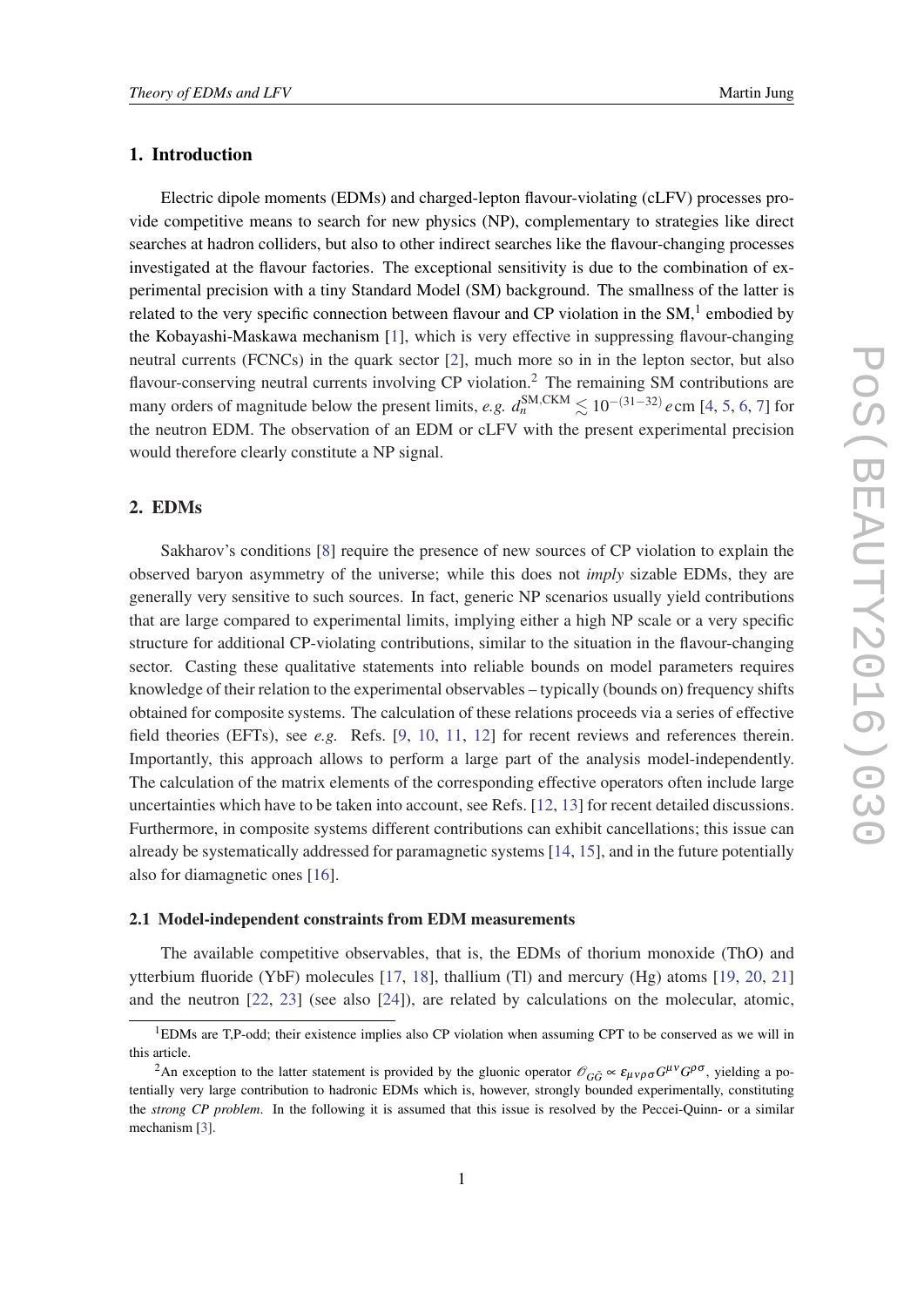nuclear and QCD levels to the coefficients of an EFT at a hadronic scale (see, *e.g.*, Refs. [\[10](#page-6-0), [12](#page-6-0), [25](#page-7-0)]). The operator basis consists of (colour-)EDM operators  $\mathcal{O}_f^{\gamma, C}$  $f_f^{\prime, \mathcal{C}}$ , the purely gluonic Weinberg operator  $\mathcal{O}_W$  and T- and P-violating four-fermion operators  $\mathcal{O}_{ff'}$  without derivatives  $(f^{(l)} = e, q, q)$  $q = u, d, s$ ). Since these calculations do not depend on the NP model under consideration, this Lagrangian is used as the interface between experiment and high-energy calculations: the latter provide the model-specific expressions for the corresponding Wilson coefficients , with at least one more intermediate EFT at the electroweak scale.

In neutral composite systems, the EDMs of the components are shielded; for non-relativistic, point-like constituents this shielding is perfect, therefore measurements for this type of system rely on the violation of these assumptions [[26\]](#page-7-0). For paramagnetic systems, relativistic effects can actually lead to *enhancement* factors, if the proton number *Z* is large enough [\[27](#page-7-0), [28](#page-7-0), [29](#page-7-0)], since two contributions scale approximately with  $Z^3$ : these are the ones from the electron EDM and the scalar electron-nucleon coupling,  $\tilde{C}_S$ .<sup>3</sup> Heavy paramagnetic systems can therefore be assumed to be completely dominated by these two contributions, allowing a model-independent fit to bound and eventually determine *both* contributions, without the assumption of a vanishing electron-nucleon contribution [[14,](#page-6-0) [15\]](#page-6-0). In practice, there are two complications with this approach at present, which can however be overcome with additional measurements. Firstly, the ratio of the coefficients of the two contributions is necessarily similar for heavy paramagnetic systems [[14\]](#page-6-0). This problem can be solved by performing measurements with atoms or molecules with largely different proton numbers, such as rubidium and francium atoms. Lacking such (competitive) measurements, it is possible to assume *e.g.* the limit from Hg to be saturated by the  $d_e$ ,  $\tilde{C}_S$  contributions [[15\]](#page-6-0):<sup>4</sup> this is a conservative procedure, since the EDM of this system is typically dominated by colour-EDM (cEDM) contributions; the coefficients of the  $d_e$ ,  $\tilde{C}_S$  contributions in Mercury are about a factor  $10^8$ smaller than in paramagnetic molecules. We illustrate this procedure in Fig. [1](#page-3-0) (left); the fit yields

$$
d_e \le 2.7 10^{-28} e \text{ cm } (95\% \text{ CL}), \text{ and } \tilde{C}_S \le 1.5 \times 10^{-8}.
$$
 (2.1)

These values should be used when extracting bounds on parameters from *d<sup>e</sup>* in any model in which the electron-nucleon contribution cannot be argued to be negligible. Furthermore, this 2-dimensional constraint allows to obtain model-independent limits on the EDMs of all other heavy paramagnetic systems [[15\]](#page-6-0). A significant measurement in one of these systems larger than these bounds would indicate an experimental problem. These limits are orders of magnitude below existing experimental ones. Importantly, present experiments aim at an even better sensitivity [\[31](#page-7-0), [32](#page-7-0), [33,](#page-7-0) [34](#page-7-0), [35\]](#page-7-0), as illustrated on the right-hand side in Fig. [1.](#page-3-0)

The extension of this type of fit to all EDM measurements is clearly possible and has been proposed in Ref. [[16\]](#page-6-0). While this is complicated by the many potential contributions – all of the terms mentioned above are relevant in general, this should be aimed for in the future. Since model-independent bounds/determinations are necessary to determine the specific structure of CPviolating NP contributions – and thereby potentially the model itself –, it is essential to have as many measurements in different systems as possible. An additional complication for the EDMs

<sup>&</sup>lt;sup>3</sup>Note that  $\tilde{C}_S$  depends in general on the considered system. However, for the systems at hand (and more generally for heavy paramagnetic systems), it is universal to very good approximation [\[15](#page-6-0)].

<sup>&</sup>lt;sup>4</sup>Note that we include here the contribution of  $d_e$  as well, although its coefficient is very uncertain [\[30](#page-7-0)]. We allow for a factor of 2 in this estimate, which is however an arbitrary choice. Additional calculations are necessary.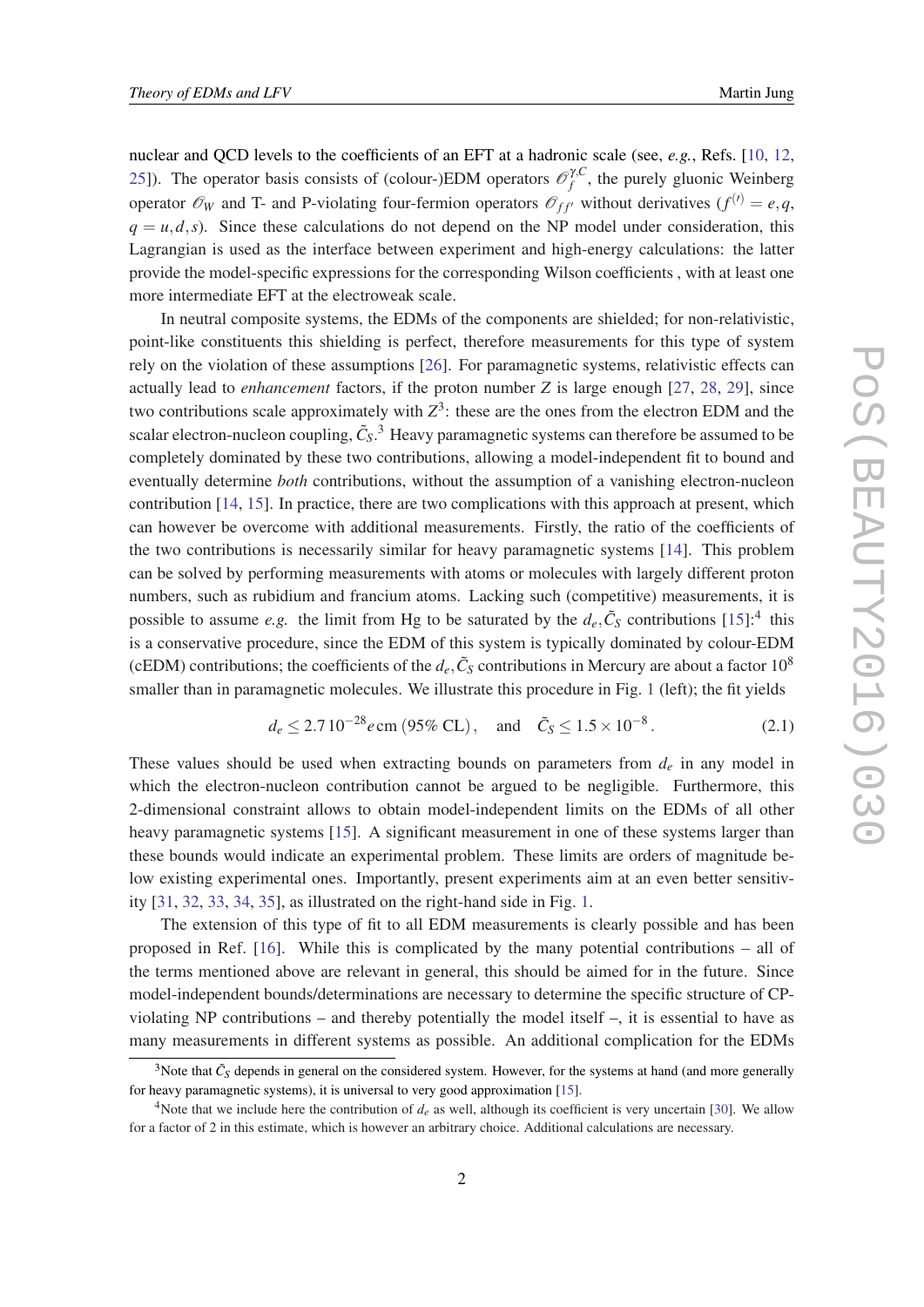<span id="page-3-0"></span>

**Figure 1:** Fit to the recent measurements for paramagnetic systems  $[17, 18, 19]$  $[17, 18, 19]$  $[17, 18, 19]$  $[17, 18, 19]$  $[17, 18, 19]$  $[17, 18, 19]$ , using additionally the Hg measurement [\[21](#page-7-0)] (grey band on the left). These plots are updated versions of the ones in Refs. [[13,](#page-6-0) [15\]](#page-6-0).

of diamagnetic systems and neutrons is that the theoretical uncertainties for the relevant matrix elements are often large and can in some cases preclude the extraction of conservative limits, for instance on the cEDMs from Hg [[13\]](#page-6-0), highlighting the importance of additional theoretical studies, but also further motivating complementary measurements.

#### 2.2 NP contributions to EDMs

Reliable limits on parameters in NP models from EDMs are difficult to achieve. Reasons are, apart from the fact discussed previously that presently less competetive measurements than relevant effective operators exist, the presence of several contributions to each of these coefficients and the various relevant hierarchies, *i.e.* in mass scales, couplings and loop factors. This complicates semi-model-independent analyses for classes of models and allows strict statements only under additional assumptions. However, once a specific model is considered, typically strong correlations exist between EDMs and other CP-violating observables.

Generic NP contributions at tree- and one-loop level are in conflict with the stringent experimental limits. On the two-loop level, usually so-called Barr-Zee- and Weinberg diagrams dominate [[36,](#page-7-0) [37](#page-8-0), [38\]](#page-8-0), which compensate the additional loop factor by avoiding small mass factors. However, flavour sectors are usually far from generic; therefore in some cases also tree-level diagrams can be relevant, for example when they involve small mass factors, see below.

In order to demonstrate these qualitative statements in a specific model, we consider a general two-Higgs-doublet model (2HDM). In this setup, the situation is typically the one described above: four-quark (tree-level) contributions are subleading, one-loop contributions to (colour-)EDMs are under control (but not necessarily tiny), and two-loop contributions are dominant, but also the treelevel quark-electron couplings are relevant, despite the small mass factors [\[39](#page-8-0), [13](#page-6-0)]. To be (even more) specific and able to relate the resulting bounds quantitatively to those from other observables, we will furthermore consider the Aligned 2HDM (A2HDM) [[40](#page-8-0), [41](#page-8-0)], where the Yukawa matrices in each sector are proportional to each other in order to avoid FCNCs at tree-level, but with complex proportionality factors.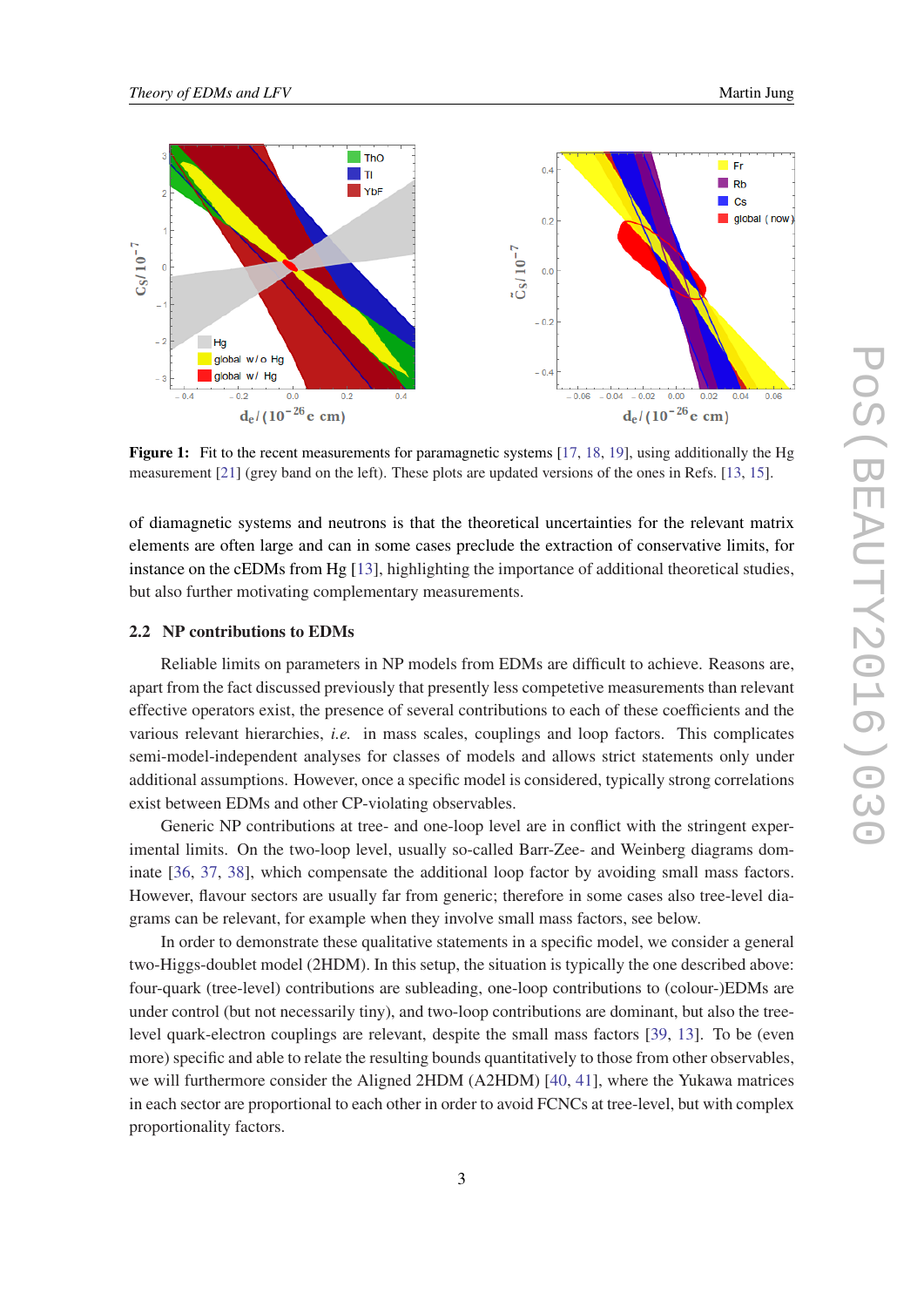The electron EDM receives in this class of models contributions mostly from Barr-Zee diagrams; the resulting constraints require factors at the percent level in addition to the suppression by fermion masses and CKM factors, questioning already the common assumption that such factors should be  $\mathcal{O}(1)$ . In the A2HDM this can be compared to the absolute value of the same parameter combination obtained from leptonic and semileptonic decays [[41,](#page-8-0) [42\]](#page-8-0), which is about a factor 1000 weaker, demonstrating again the sensitivity of EDMs to CP-violating parameters.

As mentioned above, also the constraint from  $\tilde{C}_S$  is relevant: while in this case the constraint is numerically weaker, it is again at least a factor 100 stronger than an analogous constraint from (semi-)leptonic processes in the A2HDM [[41,](#page-8-0) [42\]](#page-8-0).

For the neutron, the constraint induced in the charged-Higgs sector via the Weinberg operator is the dominant one. While this constraint does not imply sizable fine-tuning yet, it already prohibits large CP-violating effects in other observables in specific models. For instance, while the indirect constraint from the branching ratio in  $b \rightarrow s\gamma$  in the A2HDM still allows for a sizable CP asymmetry for this process, a NP contribution of  $|A_{\text{CP}}(b \to s\gamma)| \lesssim 1\%$  follows from the EDM bound and the discussion in Refs. [\[43](#page-8-0), [44\]](#page-8-0).

These examples show the potential of EDMs, but also their complementarity to other searches, since only the imaginary parts of parameter combinations are constrained. However, for the combinations EDMs are sensitive to, they are often the strongest constraints available.

## 3. cLFV

Since lepton-flavour violation has been observed in neutrino oscillations, it should be present for charged leptons as well, even within the SM. While the corresponding predictions are complicated by the fact that the neutrino sector is not fully specified, minimal extensions yield typically tiny predictions for cLFV,  $\sim \Delta m_v^2 / M_W^2 \sim 10^{-25}$  in the amplitude, due to the GIM mechanism [\[2\]](#page-6-0), way below anything we can hope to detect in the foreseeable future.<sup>5</sup>

Generic NP contributions can be many orders of magnitude larger, rendering cLFV observables excellent observatories for NP searches. With a generic NP contribution suppressed by  $1/M^2$ , where *M* is a mass scale characterizing the new contributions, the rate for cLFV processes is simply suppressed by the square of this factor,  $1/M^4$ , implying that a given limit has to be improved by four orders of magnitude in order to gain one order on the mass scale of NP. This is in contrast to the case of EDMs which constitute an interference effect and therefore suffer only once from the strong suppression.

As for EDMs, the low-energy description can be almost model-independently performed in the context of EFTs. However, similarly to EDMs the analysis is complicated by the fact that the mass hierarchy is not necessarily the dominating one, given the involvement of various small quantities. We concentrate here on the case of lepton-number conservation, *i.e.* ∑∆*L*<sub>*i*</sub> = 0. The leading  $|\Delta L_i| = 1$  operators are then radiative operators (mediating *e.g.*  $\mu \to e\gamma$ ), purely leptonic operators (mediating *e.g.*  $\mu \rightarrow e\bar{e}e$ ), and semi-leptonic operators (mediating *e.g.*  $\mu \rightarrow e\bar{q}q$ ). At the electroweak scale, there are furthermore operators containing Higgs- and heavy gauge-boson fields

<sup>&</sup>lt;sup>5</sup>Note that the fact that with only one neutrino  $\mu \to e\gamma$  would occur at a rate inconstistent with other weak transitions has been observed much earlier [\[45](#page-8-0)], although without proposing the GIM cancellation as the solution.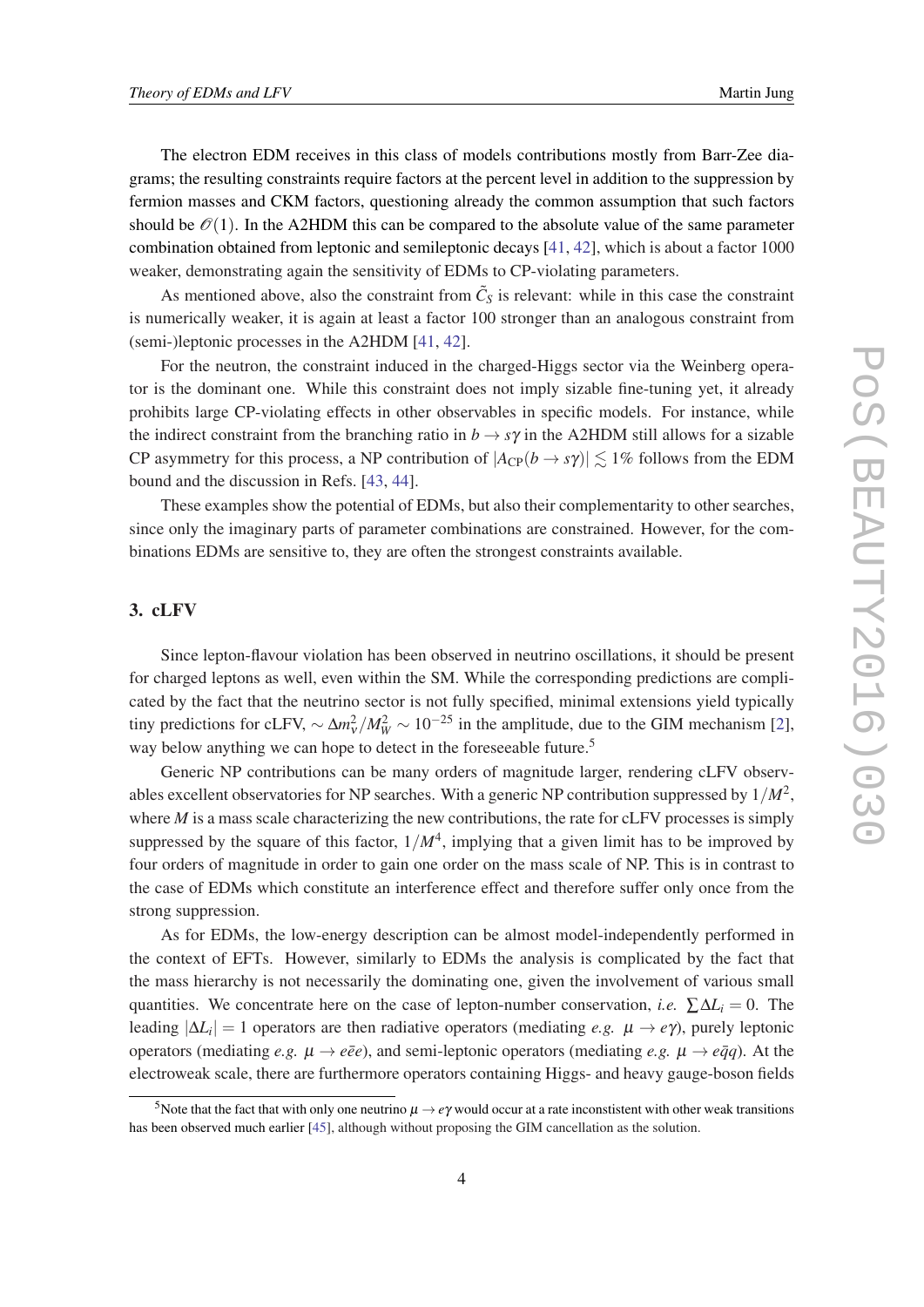explicitly, discussed elsewhere at this conference [[46,](#page-8-0) [47\]](#page-8-0). Experimentally, the three low-energy classes of operators have each their experimental equivalent in the sense that there are observables they contribute to on tree-level: obviously  $\ell \to \ell' \gamma$  and  $\ell \to \ell' \bar{\ell}' \ell''$ , and for  $\ell \to \ell' \bar{q}q$  (semi-)leptonic decays of mesons and  $\mu \rightarrow e$  conversion in heavy atoms. On the loop-level, this simple correspondence ceases to exist. Nevertheless, again similarly to EDMs, the hierarchy between these different classes and within different conversion processes can be used to pin down the operators responsible once cLFV processes are observed, which in turn helps to identify the NP model responsible, see *e.g.* Refs. [\[48,](#page-8-0) [49](#page-8-0), [50](#page-8-0)]. This observation implies that there is no single "best" measurement, but that as many measurements as possible should be performed, for different transitions.

The existing experimental bounds are strongest for transitions between muons and electrons by far, at least numerically: most recently, the MEG collaboration obtained the limit  $BR(\mu^+ \rightarrow$  $e^+\gamma$ )  $\leq$  4.2 × 10<sup>-13</sup> [\[51](#page-8-0)], while the limits on  $\mu \to e\bar{e}e$  and muon-electron conversion stem from the SINDRUM(II) collaborations. Significant improvements are expected from ongoing and coming experiments, see the presentaions [[52,](#page-8-0) [53](#page-8-0), [54\]](#page-8-0). LFV processes involving the  $\tau$  lepton are much less constrained; while in some models large effects can be excluded from the bounds on  $\mu \rightarrow e$ transitions, this clearly depends on the specific flavour structure of the model. On the other hand, effects involving the  $\tau$  could be enhanced, motivated by its larger mass, its being part of the third generation, and also the presently observed  $4\sigma$ -hint of lepton-flavour non-universality (LFNU) involving  $b \rightarrow c\tau v$  transitions. In fact, LFNU generically also yields LFV, see *e.g.* Refs. [\[55,](#page-8-0) [56\]](#page-9-0), due to the rotation to the mass basis. This yields additional motivation to search for LFV decays of *B* mesons. However, "typically" does not mean "necessarily"; exceptions have for instance been discussed in Refs. [\[57](#page-9-0), [58](#page-9-0)].

## 4. Conclusions

EDMs and cLFV processes provide unique constraints for the CP- and lepton-flavour-violating sectors of NP models, respectively. A potential discovery of any such process would be a major achievement, independent of its source. The interpretation of bounds and potential measurements in terms of fundamental theory parameters requires the careful estimation of theoretical uncertainties and is complicated by potential cancellations on various levels. While this problem can be addressed for the EDMs of heavy paramagnetic systems to extract the electron EDM and scalar electron-nucleon coupling model-independently, a similar approach including all relevant systems should be aimed at, but requires several additional measurements for different systems.

For the occuring combinations of parameters, EDMs typically provide the most stringent constraints. We demonstrated this explicitly for general 2HDMs, and more specifically for the A2HDM, where large CP-violating effects in other observables are strongly bounded by the existing EDM limits.

cLFV processes have a long history of excluding NP models, imposing very stringent bounds on any model that exhibits LFV. Again it is crucial to search in as many channels as possible, as only the combination of many observables can yield information on the underlying model. The recent hints at LFNU motivate additionally the search for LFV *B* meson decays, however, there is no guarantee, since models can exhibit LFNU without inducing LFV.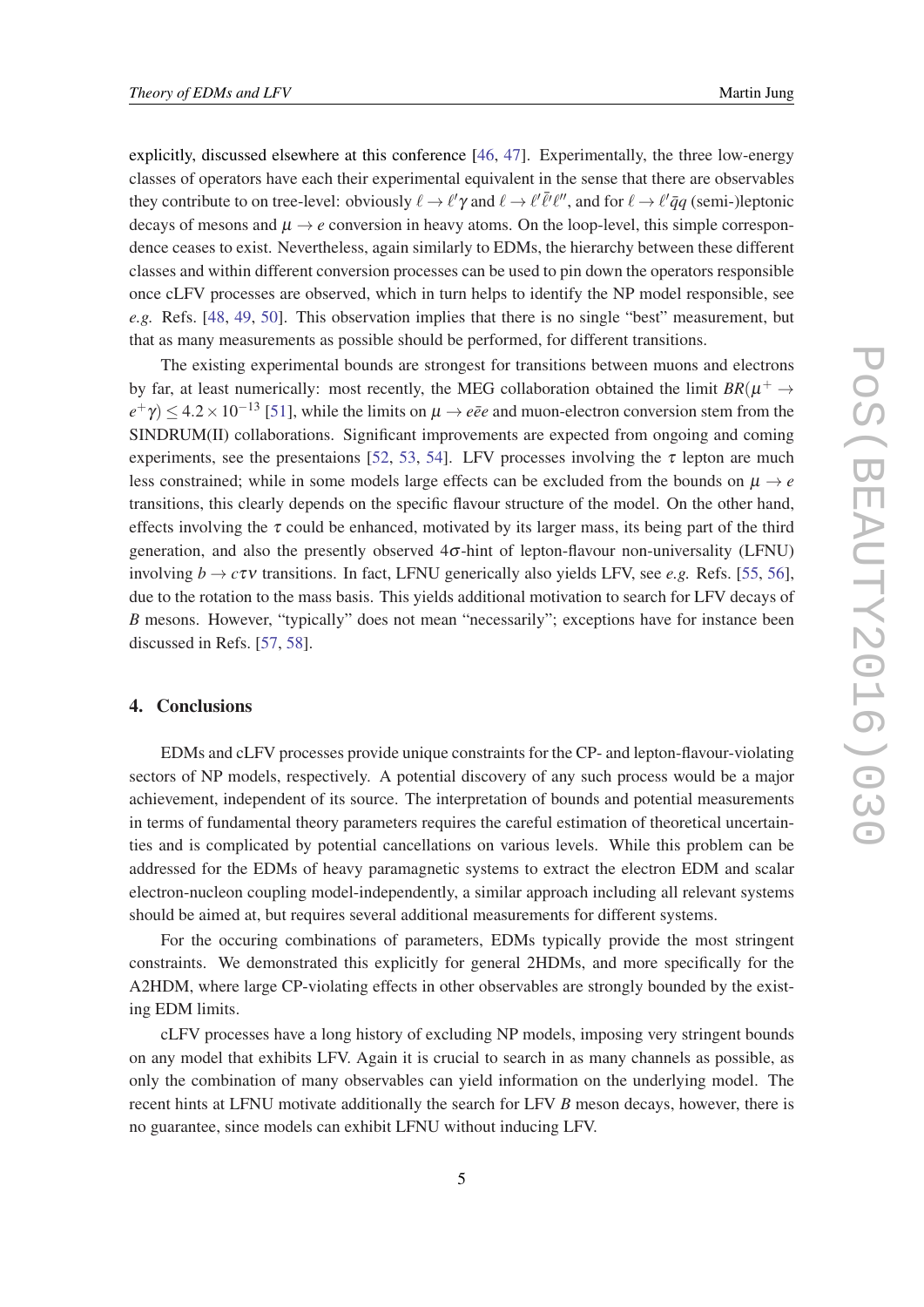<span id="page-6-0"></span>Given the present strength of these constraints, forthcoming experiments will test a crucial part of the parameter space and might turn existing bounds into observations.

### **References**

- [1] M. Kobayashi and T. Maskawa, *CP violation in the renormalizable theory of weak interaction*, *Prog. Theor. Phys.*, 49 652, (1973).
- [2] S. L. Glashow, J. Iliopoulos, and L. Maiani, *Weak Interactions with Lepton-Hadron Symmetry*, *Phys. Rev.*, D2 1285–1292, (1970).
- [3] R.D. Peccei and Helen R. Quinn, *CP Conservation in the Presence of Instantons*, *Phys.Rev.Lett.*, 38 1440–1443, (1977).
- [4] I.B. Khriplovich and A.R. Zhitnitsky, *What Is the Value of the Neutron Electric Dipole Moment in the Kobayashi-Maskawa Model?*, *Phys.Lett.*, B109 490, (1982).
- [5] M.B. Gavela, A. Le Yaouanc, L. Oliver, O. Pene, J.C. Raynal, et al., *CP Violation Induced by Penguin Diagrams and the Neutron Electric Dipole Moment*, *Phys.Lett.*, B109 215, (1982).
- [6] Bruce H.J. McKellar, S.R. Choudhury, Xiao-Gang He, and Sandip Pakvasa, *The Neutron Electric Dipole Moment in the Standard KM Model*, *Phys.Lett.*, B197 556, (1987).
- [7] Thomas Mannel and Nikolai Uraltsev, *Loop-Less Electric Dipole Moment of the Nucleon in the Standard Model*, *Phys.Rev.*, D85 096002, (2012).
- [8] A.D. Sakharov, *Violation of CP Invariance, c Asymmetry, and Baryon Asymmetry of the Universe*, *Pisma Zh.Eksp.Teor.Fiz.*, 5 32–35, (1967).
- [9] J. S. M. Ginges and V. V. Flambaum, *Violations of fundamental symmetries in atoms and tests of unification theories of elementary particles*, *Phys. Rept.*, 397 63–154, (2004).
- [10] Maxim Pospelov and Adam Ritz, *Electric dipole moments as probes of new physics*, *Annals Phys.*, 318 119–169, (2005).
- [11] Takeshi Fukuyama, *Searching for New Physics beyond the Standard Model in Electric Dipole Moment*, *Int.J.Mod.Phys.*, A27 1230015, (2012).
- [12] Jonathan Engel, Michael J. Ramsey-Musolf, and U. van Kolck, *Electric Dipole Moments of Nucleons, Nuclei, and Atoms: The Standard Model and Beyond*, *Prog.Part.Nucl.Phys.*, 71 21–74, (2013).
- [13] Martin Jung and Antonio Pich, *Electric Dipole Moments in Two-Higgs-Doublet Models*, *JHEP*, 1404 076, (2014).
- [14] V. A. Dzuba, V. V. Flambaum, and C. Harabati, *Relations between matrix elements of different weak interactions and interpretation of the parity-nonconserving and electron electric-dipole-moment measurements in atoms and molecules*, *Phys. Rev. A*, 84 052108, (2011). Erratum ibid, 85, 029901 (2012).
- [15] Martin Jung, *A robust limit for the electric dipole moment of the electron*, *JHEP*, 1305 168, (2013).
- [16] Timothy Chupp and Michael Ramsey-Musolf, *Electric Dipole Moments: A Global Analysis*, *Phys. Rev.*, C91(3) 035502, (2015).
- [17] Jacob Baron et al., *Order of Magnitude Smaller Limit on the Electric Dipole Moment of the Electron*, *Science Magazine*, 343 (6168) 269–272, (2014).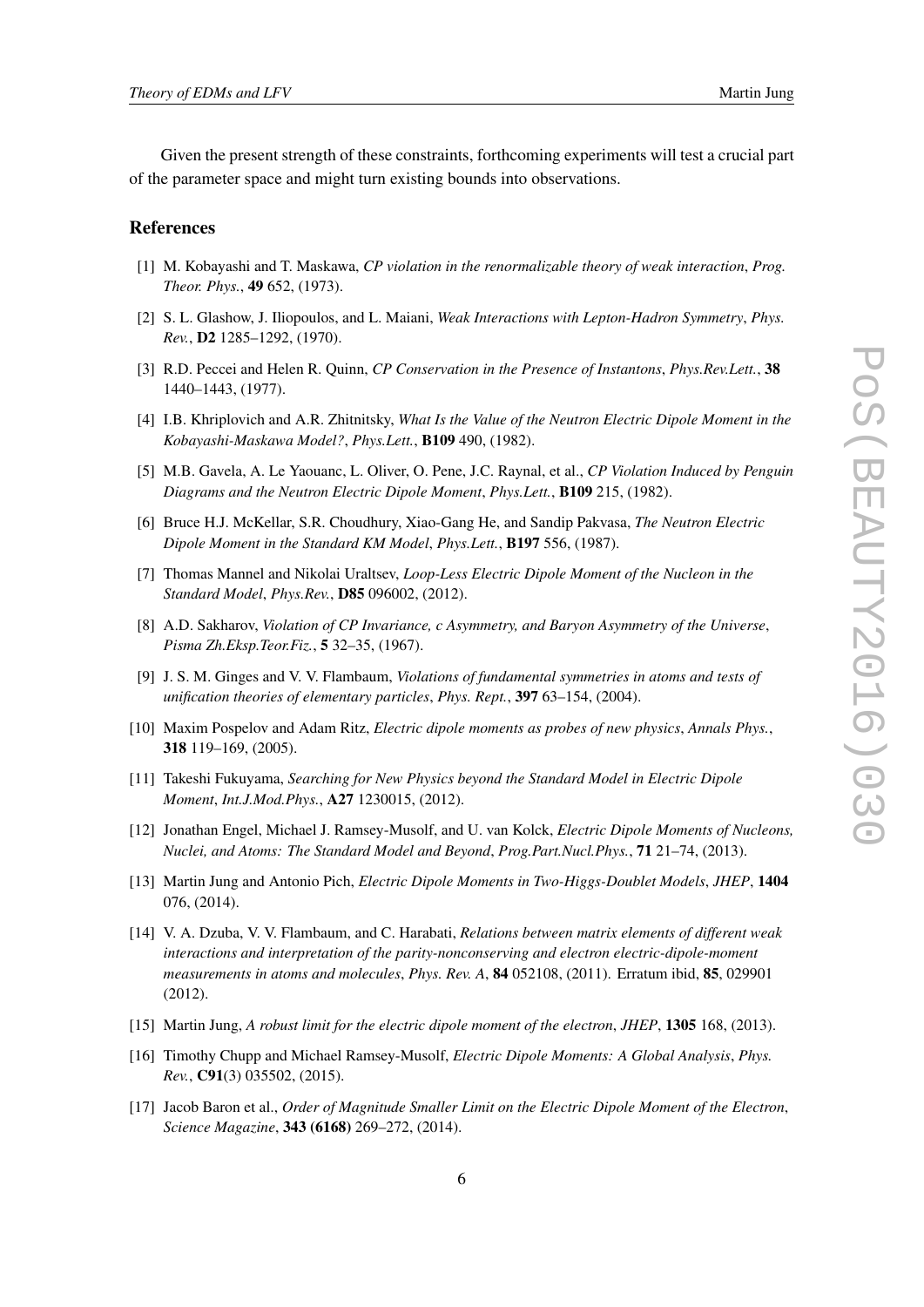- <span id="page-7-0"></span>[18] J.J. Hudson, D.M. Kara, I.J. Smallman, B.E. Sauer, M.R. Tarbutt, et al., *Improved measurement of the shape of the electron*, *Nature*, 473 493–496, (2011).
- [19] B. C. Regan, E. D. Commins, C. J. Schmidt, and D. DeMille, *New limit on the electron electric dipole moment*, *Phys. Rev. Lett.*, 88 071805, (2002).
- [20] W. C. Griffith et al., *Improved Limit on the Permanent Electric Dipole Moment of Hg-199*, *Phys. Rev. Lett.*, 102 101601, (2009).
- [21] B. Graner, Y. Chen, E. G. Lindahl, and B. R. Heckel, *Reduced Limit on the Permanent Electric Dipole Moment of Hg199*, *Phys. Rev. Lett.*, 116(16) 161601, (2016).
- [22] C. A. Baker et al., *An improved experimental limit on the electric dipole moment of the neutron*, *Phys. Rev. Lett.*, 97 131801, (2006).
- [23] S. Afach et al., *A Revised Experimental Upper Limit on the Electric Dipole Moment of the Neutron*, , (2015).
- [24] A.P. Serebrov, E.A. Kolomenskiy, A.N. Pirozhkov, I.A. Krasnoschekova, A.V. Vassiljev, et al., *New measurements of the neutron electric dipole moment*, *JETP Lett.*, 99 4–8, (2014).
- [25] I.B. Khriplovich and S.K. Lamoreaux. *CP violation without strangeness: Electric dipole moments of particles, atoms, and molecules*. Springer-Verlag Berlin Heidelberg New York, (1997).
- [26] L. I. Schiff, *Measurability of Nuclear Electric Dipole Moments*, *Phys. Rev.*, 132 2194–2200, (1963).
- [27] P. G. H. Sandars, *The electric dipole moment of an atom*, *Physics Letters*, 14(3) 194, (1965).
- [28] P. G. H. Sandars, *Enhancement factor for the electric dipole moment of the valence electron in an alkali atom*, *Physics Letters*, 22(3) 290–291, (1966).
- [29] V.V Flambaum, *On Enhancement of the electron Electric Dipole Moment in Heavy Atoms*, *Yad.Fiz.*, 24 383–386, (1976).
- [30] Ann-Marie Mårtensson-Pendrill and Per Öster, *Calculations of atomic electric dipole moments*, *Physica Scripta*, 36(3) 444, (1987).
- [31] D.S. Weiss, F. Fang, and J. Chen, *Measuring the electric dipole moment of Cs and Rb in an optical lattice*, *Bull.Am.Phys.Soc.*, APR03 J1.008, (2003).
- [32] Jason M. Amini, Charles T. Munger, Jr., and Harvey Gould, *Electron electric dipole moment experiment using electric- field quantized slow cesium atoms*, *Int. J. Mod. Phys.*, D16 2337–2342, (2008).
- [33] M. Kittle, T. Burton, L. Feeney, and D. J. Heinzen, *New experiment to measure the electron electric dipole moment*, *APS Division of Atomic, Molecular and Optical Physics Meeting Abstracts*, 1056P–+, (2004).
- [34] Y. Sakemi, K. Harada, T. Hayamizu, M. Itoh, H. Kawamura, et al., *Search for a permanent EDM using laser cooled radioactive atom*, *J.Phys.Conf.Ser.*, 302 012051, (2011).
- [35] B. J. Wundt, C. T. Munger, and U. D. Jentschura, *Quantum Dynamics in Atomic-Fountain Experiments for Measuring the Electric Dipole Moment of the Electron with Improved Sensitivity*, *Phys. Rev. X*, 2 041009, (2012). See also http://eedm.info/index.html.
- [36] Steven Weinberg, *Larger Higgs Exchange Terms in the Neutron Electric Dipole Moment*, *Phys. Rev. Lett.*, 63 2333, (1989).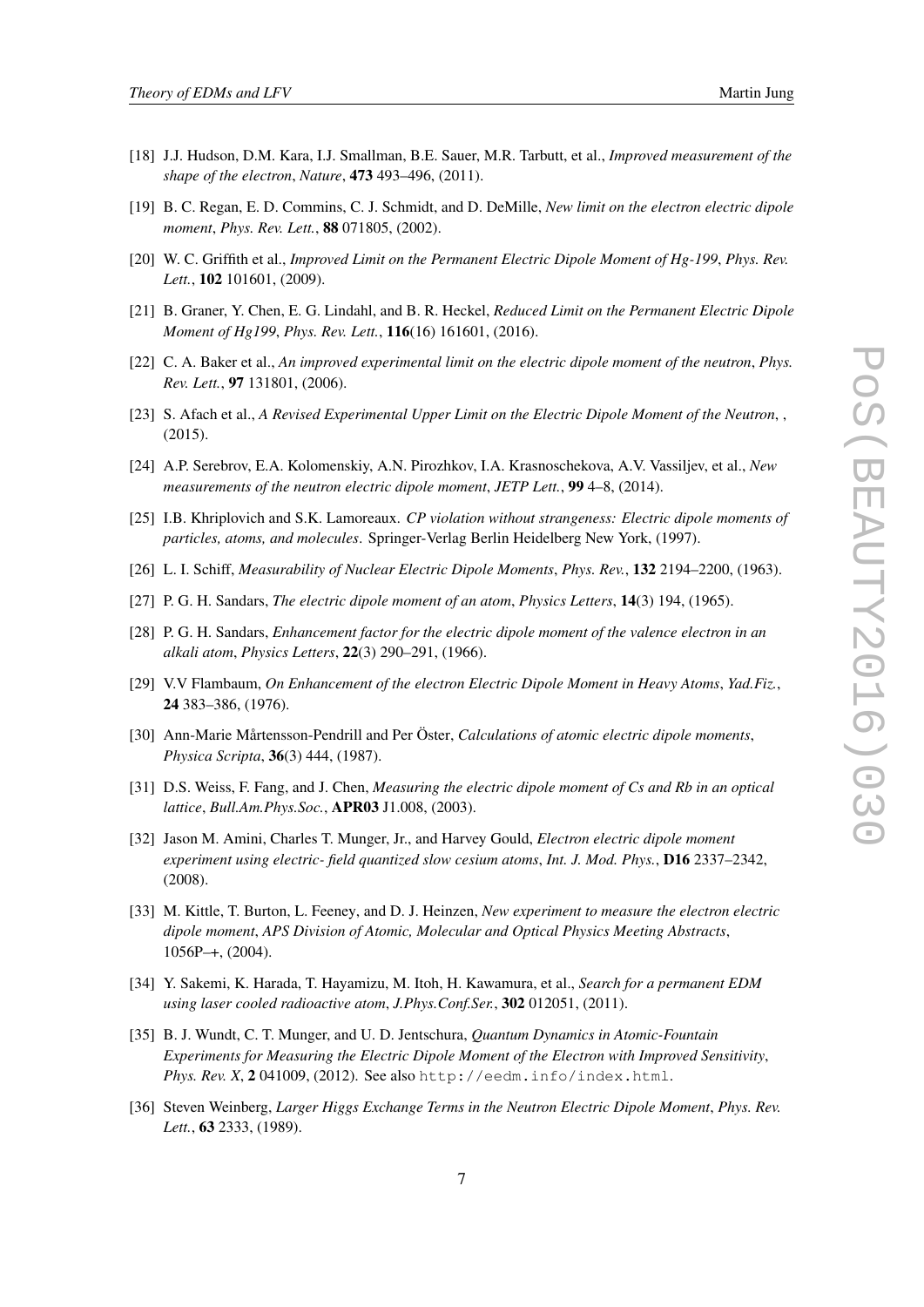- <span id="page-8-0"></span>[37] Duane A. Dicus, *Neutron electric dipole moment from charged Higgs exchange*, *Phys. Rev.*, D41 999, (1990).
- [38] Stephen M. Barr and A. Zee, *Electric dipole moment of the electron and of the neutron*, *Phys. Rev. Lett.*, 65 21–24, (1990). Erratum-ibid.65:2920,1990.
- [39] Andrzej J. Buras, Gino Isidori, and Paride Paradisi, *EDMs vs. CPV in Bs*,*<sup>d</sup> mixing in two Higgs doublet models with MFV*, *Phys. Lett.*, B694 402–409, (2011).
- [40] Antonio Pich and Paula Tuzon, *Yukawa Alignment in the Two-Higgs-Doublet Model*, *Phys. Rev.*, D80 091702, (2009).
- [41] Martin Jung, Antonio Pich, and Paula Tuzon, *Charged-Higgs phenomenology in the Aligned two-Higgs- doublet model*, *JHEP*, 11 003, (2010).
- [42] Alejandro Celis, Martin Jung, Xin-Qiang Li, and Antonio Pich, *Sensitivity to charged scalars in*  $B \to D^{(*)} \tau v_{\tau}$  and  $B \to \tau v_{\tau}$  decays, JHEP, **1301** 054, (2013).
- [43] Martin Jung, Antonio Pich, and Paula Tuzon, *The B* → *Xs gamma Rate and CP Asymmetry within the Aligned Two-Higgs-Doublet Model*, *Phys. Rev.*, D83 074011, (2011).
- [44] Martin Jung, Xin-Qiang Li, and Antonio Pich, *Exclusive radiative B-meson decays within the aligned two-Higgs-doublet model*, *JHEP*, 1210 063, (2012).
- [45] G. Feinberg, *Decays of the mu Meson in the Intermediate-Meson Theory*, *Phys. Rev.*, 110 1482–1483, (1958).
- [46] Andreas Crivellin. *B-anomalies related to leptons and lepton flavour universality violation*. In *16th International Conference on B-Physics at Frontier Machines (Beauty 2016) Marseille, France, May 2-6, 2016*, (2016).
- [47] Joachim Brod. *Theory News Higgs*. In *16th International Conference on B-Physics at Frontier Machines (Beauty 2016) Marseille, France, May 2-6, 2016*, (2016).
- [48] Ryuichiro Kitano, Masafumi Koike, and Yasuhiro Okada, *Detailed calculation of lepton flavor violating muon electron conversion rate for various nuclei*, *Phys. Rev.*, D66 096002, (2002). [Erratum: Phys. Rev.D76,059902(2007)].
- [49] Vincenzo Cirigliano, Ryuichiro Kitano, Yasuhiro Okada, and Paula Tuzon, *On the model discriminating power of mu —> e conversion in nuclei*, *Phys. Rev.*, D80 013002, (2009).
- [50] Alexey A. Petrov and Dmitry V. Zhuridov, *Lepton flavor-violating transitions in effective field theory and gluonic operators*, *Phys. Rev.*, D89(3) 033005, (2014).
- [51] A. M. Baldini et al., *Search for the Lepton Flavour Violating Decay*  $\mu^+ \to e^+ \gamma$  *with the Full Dataset of the MEG Experiment*, *Eur. Phys. J.*, C76(8) 434, (2016).
- [52] Yasuhiro Okada. *Beyond the Standard Model*. In *16th International Conference on B-Physics at Frontier Machines (Beauty 2016) Marseille, France, May 2-6, 2016*, (2016).
- [53] Hannah Mary Evans. *Very rare decays at LHCb*. In *16th International Conference on B-Physics at Frontier Machines (Beauty 2016) Marseille, France, May 2-6, 2016*, (2016).
- [54] Mark Lancaster. *LFV Experiments*. In *16th International Conference on B-Physics at Frontier Machines (Beauty 2016) Marseille, France, May 2-6, 2016*, (2016).
- [55] Sheldon L. Glashow, Diego Guadagnoli, and Kenneth Lane, *Lepton Flavor Violation in B Decays?*, *Phys. Rev. Lett.*, 114 091801, (2015).